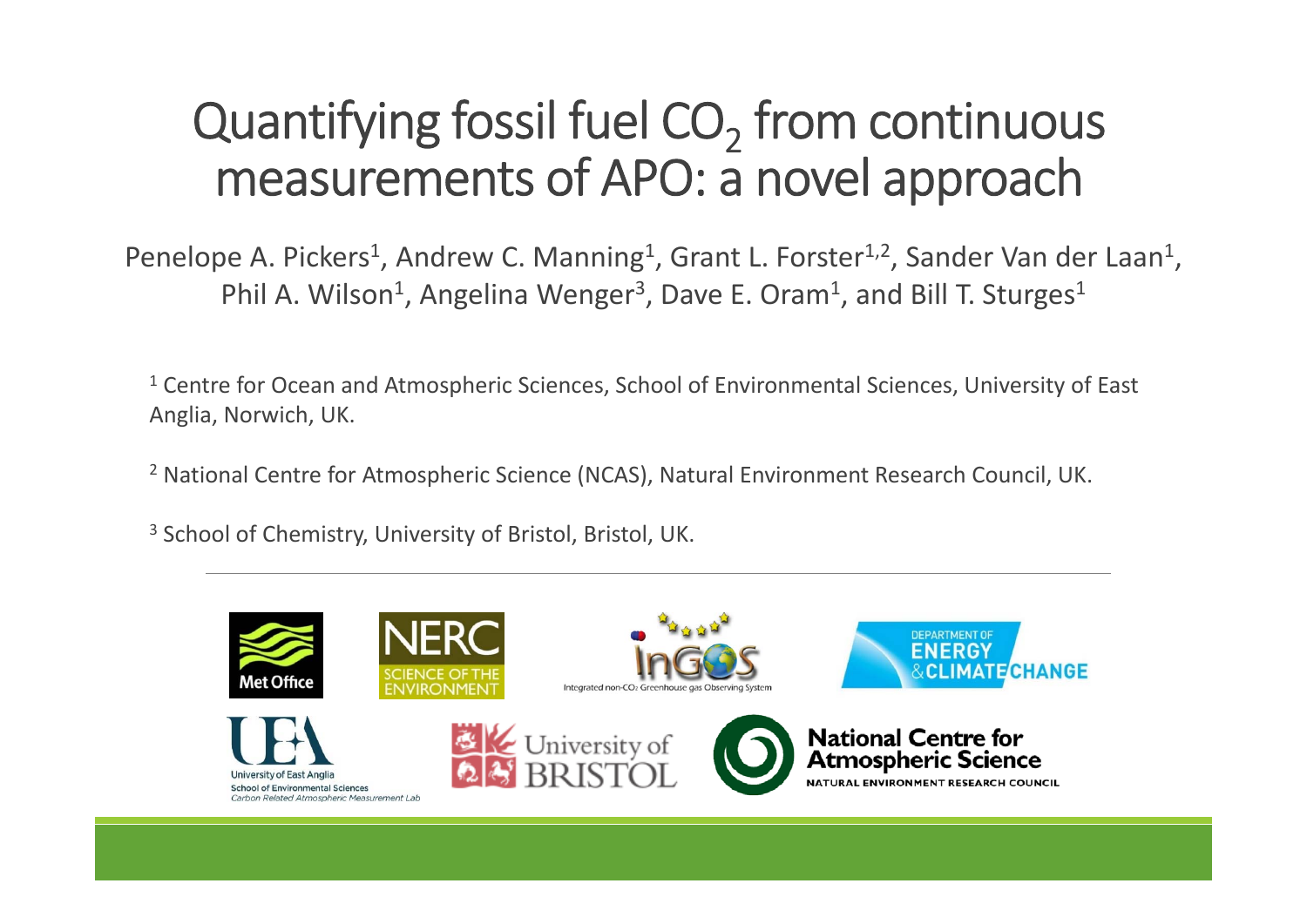# **Outline**

**Introduction**

**Motivation** – why use APO as well/instead of CO?

**How?** –fossil fuel CO<sub>2</sub> (ffCO<sub>2</sub>) quantification method

**Results** – from Weybourne, UEA/Tacolneston

**Conclusions/Next steps…**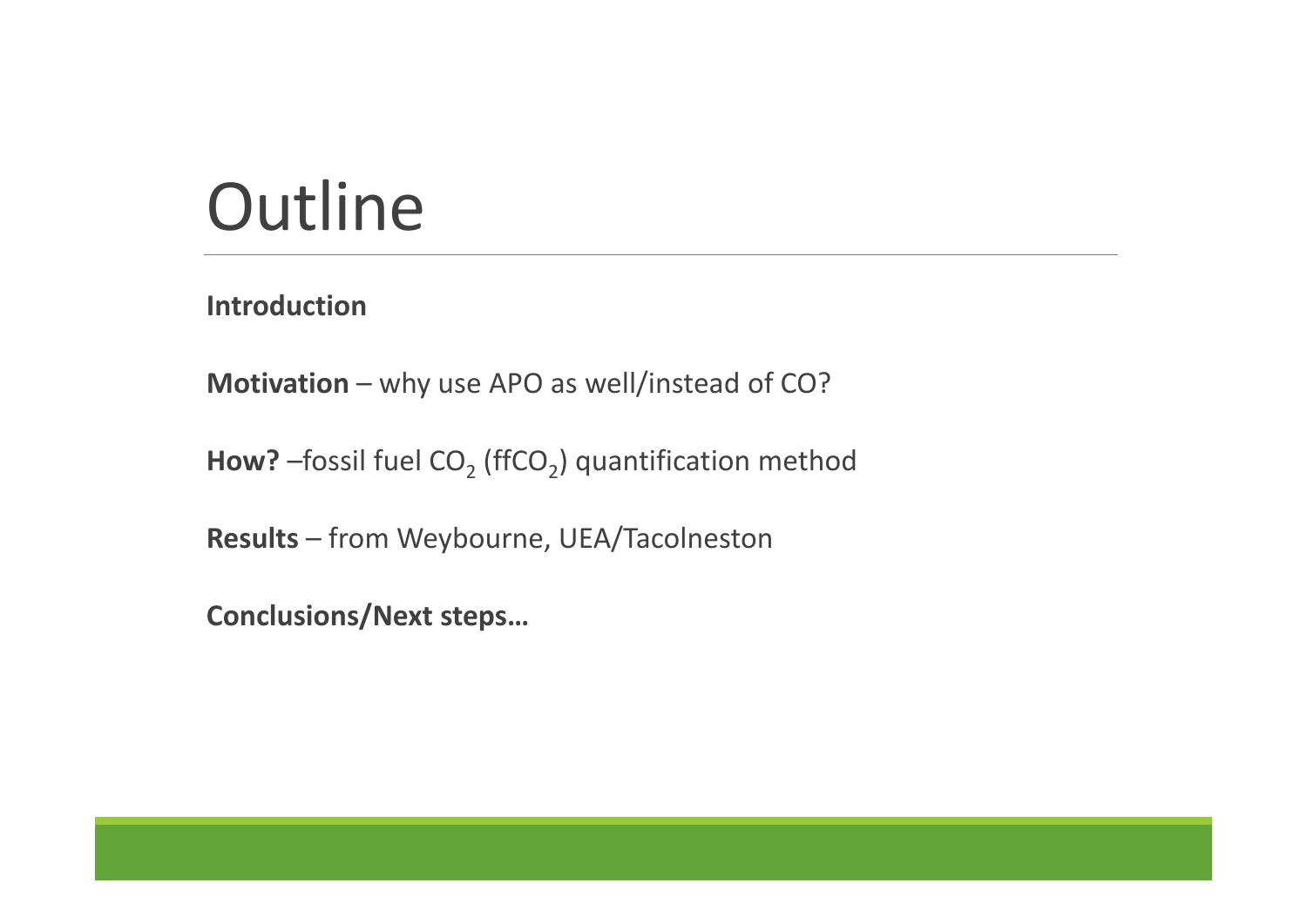# Introduction

Separating land biosphere and fossil fuel derived atmospheric CO<sub>2</sub> contributions will facilitate more accurate **emissions verification and CO2 inversions.**

Current 'top-down' ffCO<sub>2</sub> approach:

- High frequency CO measurements combined with low frequency  $\Delta ^{14}$ C measurements to determine the ffCO $_2$  component of atmospheric CO<sub>2</sub> time series (e.g. van der Laan et al. 2010, Graven et al. 2009, Turnbull et al. 2006)
- But applying  $\Delta^{14}$ C method in the UK is problematic, owing to the influence from nuclear power stations.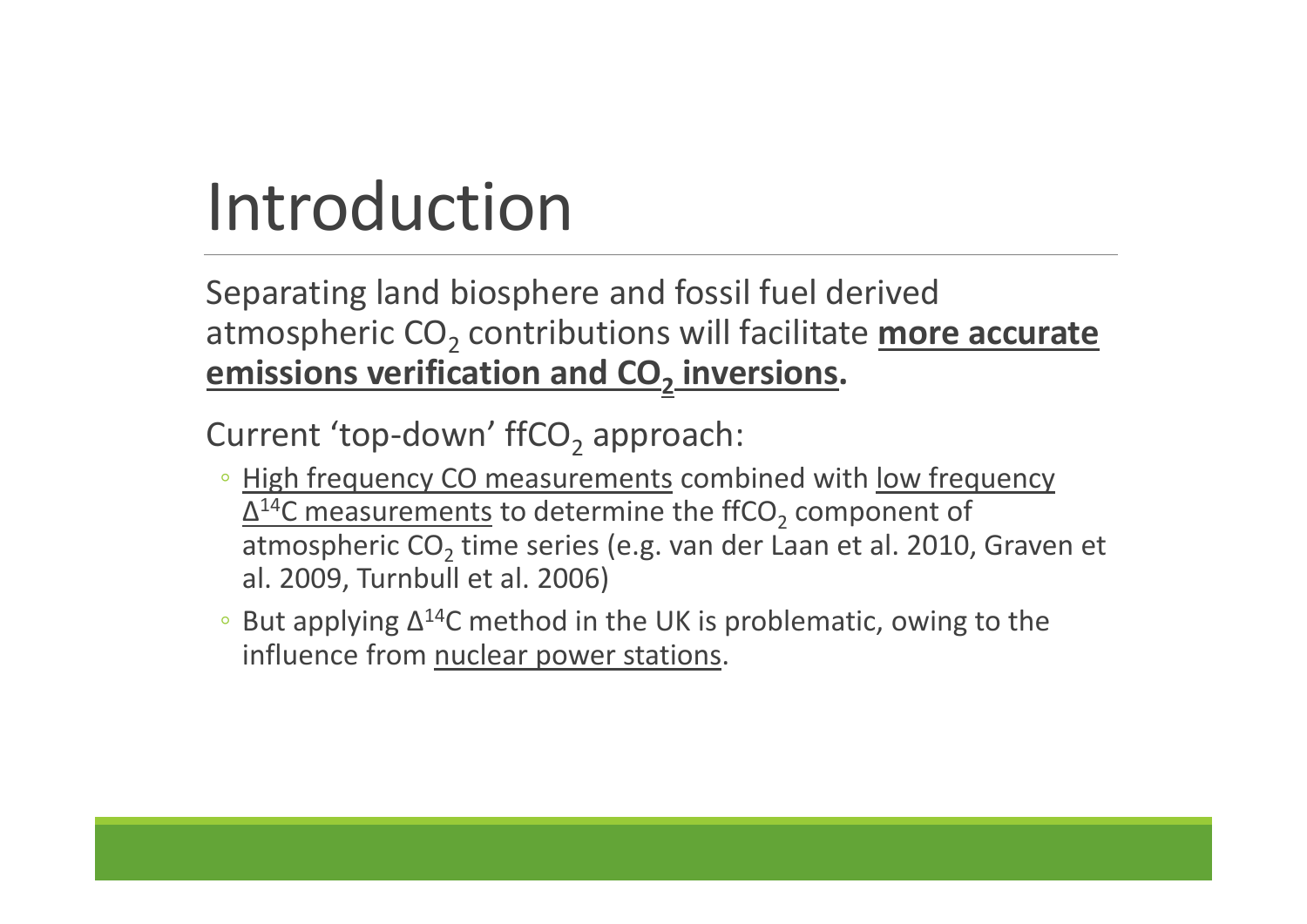## Motivation for using APO vs. CO measurements

### CO as tracer for ffCO<sub>2</sub>:

- Dependent on CO:CO<sub>2</sub> fossil fuel emission ratios.
	- highly variable spatially and temporally; not well known.
- Biased by photochemical processes in summer and cannot differentiate fossil fuel from biomass burning/biofuel use.
	- do not affect APO method.

### APO as a tracer for ffCO<sub>2</sub>:

- APO:CO<sub>2</sub> fossil fuel emission ratios less variable than CO:CO<sub>2</sub> ff emission ratios.
- Invariant to biomass burning and biofuels.
	- Biofuel use predicted to become more widespread in the future.
- Also affected by ocean‐atmosphere exchange.
	- Oceanic influence is relatively easy to identify and thus can be removed.

### Using APO **and** CO as tracers for ffCO<sub>2</sub>:

- Might provide more accurate quantification of ffCO<sub>2</sub>.
- Might mitigate biases associated with any one particular species.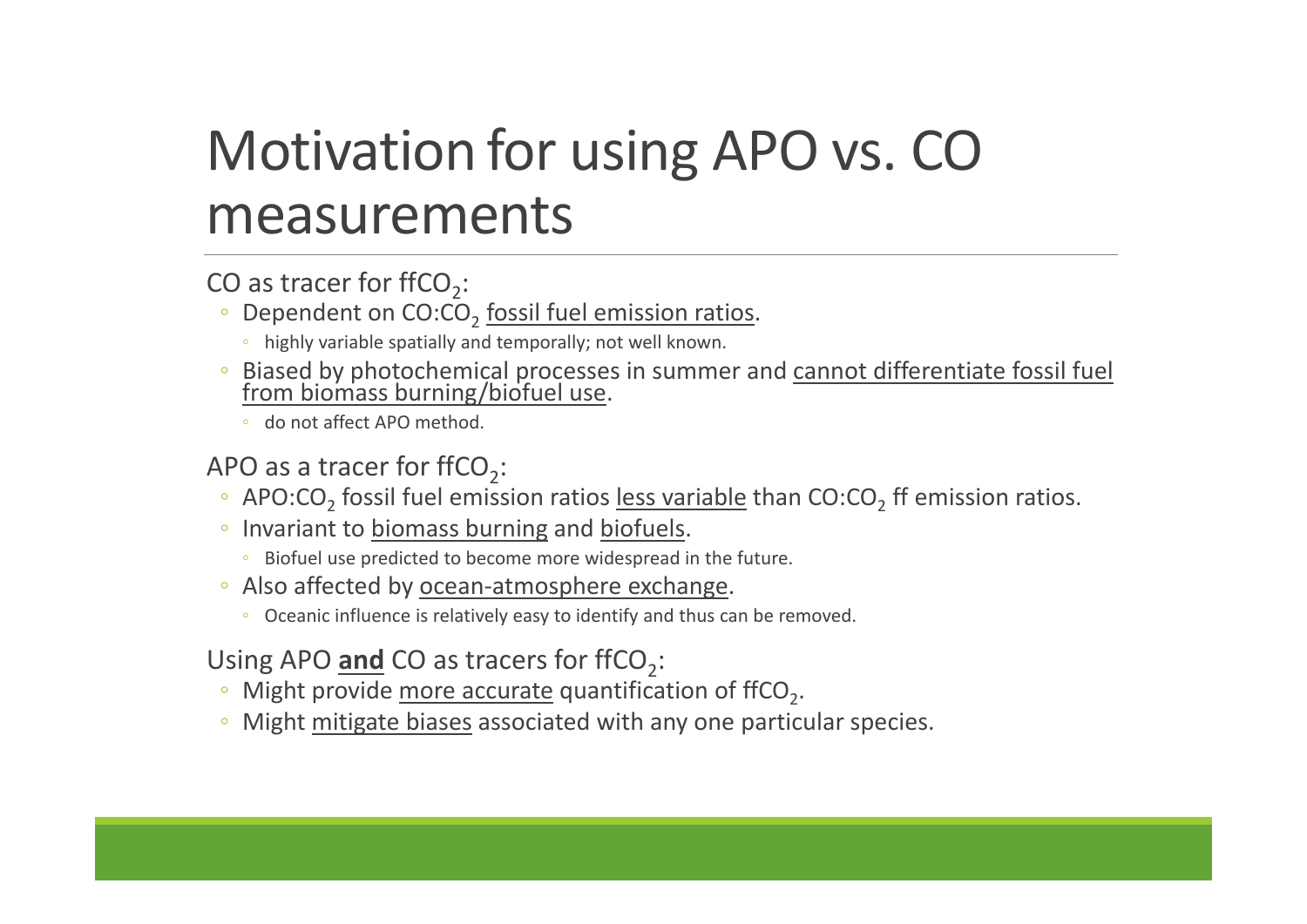## Previous fossil fuel quantification studies

| <b>Reference</b>            | <b>Location</b>                            | <b>Species used</b>                           | ffCO <sub>2</sub> range | ffCO <sub>2</sub><br>uncertainty                                    |
|-----------------------------|--------------------------------------------|-----------------------------------------------|-------------------------|---------------------------------------------------------------------|
| van der Laan<br>et al. 2010 | Lutjewad/The<br><b>Netherlands</b>         | $\Delta^{14}$ C and CO                        | $0 - 30$ ppm            | $±$ 2.5 ppm                                                         |
| Lopez et al.<br>2013        | Paris/France                               | $\Delta^{14}$ C, CO, NOx<br>and ${}^{13}CO$ , | $0 - 40$ ppm            | Not given for<br>most species.<br>$± 1$ ppm for<br>$\Lambda^{14}$ C |
| Graven et al.<br>2009       | California/<br><b>USA</b>                  | $\Delta^{14}$ C and CO                        | $0 - 10$ ppm            | $± 1.6 - 2.9$<br>ppm                                                |
| Turnbull et al.<br>2006     | New England<br>and Colorado/<br><b>USA</b> | $\Delta^{14}$ C, CO and<br>SF <sub>6</sub>    | $0 - 15$ ppm            | $\pm 2 - 4$ ppm                                                     |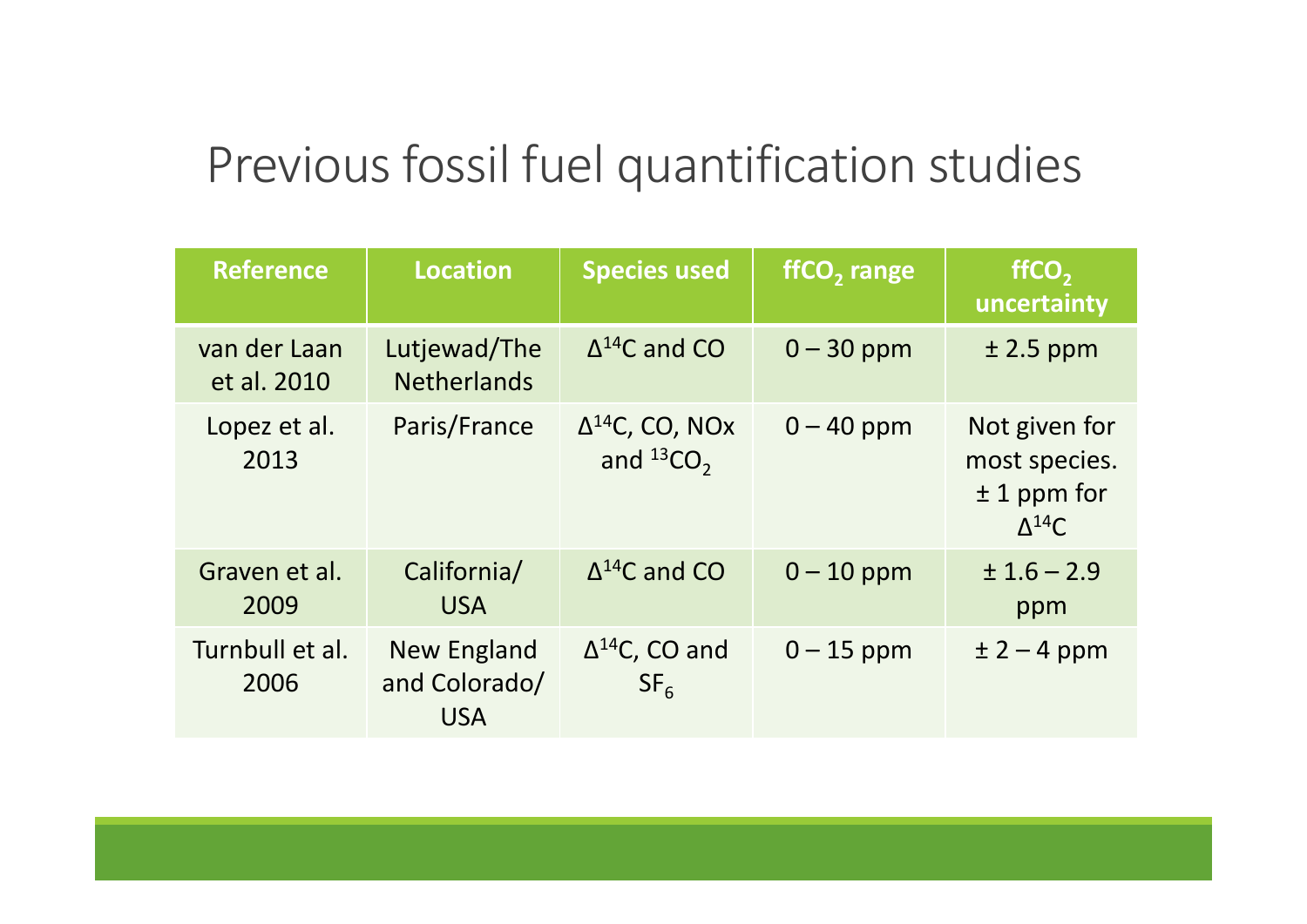# APO ffCO<sub>2</sub> quantification method

$$
f f CO_2(APO) = \frac{APO_{meas} - APObg}{R_{APO}}
$$

where  $\mathsf{R}_{\mathsf{APO}}$  is the APO:CO $_2$  ratio for fossil fuel combustion.

- RAPO depends on **fuel type**:
	- values range from 0.1 to 0.9.
- • $\text{APO}_{\text{bg}}$  determined using **'Rfbaseline' function** in R (Ruckstuhl et al. 2012):
	- •• Statistical method based on robust local regression.
	- $\bullet$  applies asymmetrical weighting to residuals.

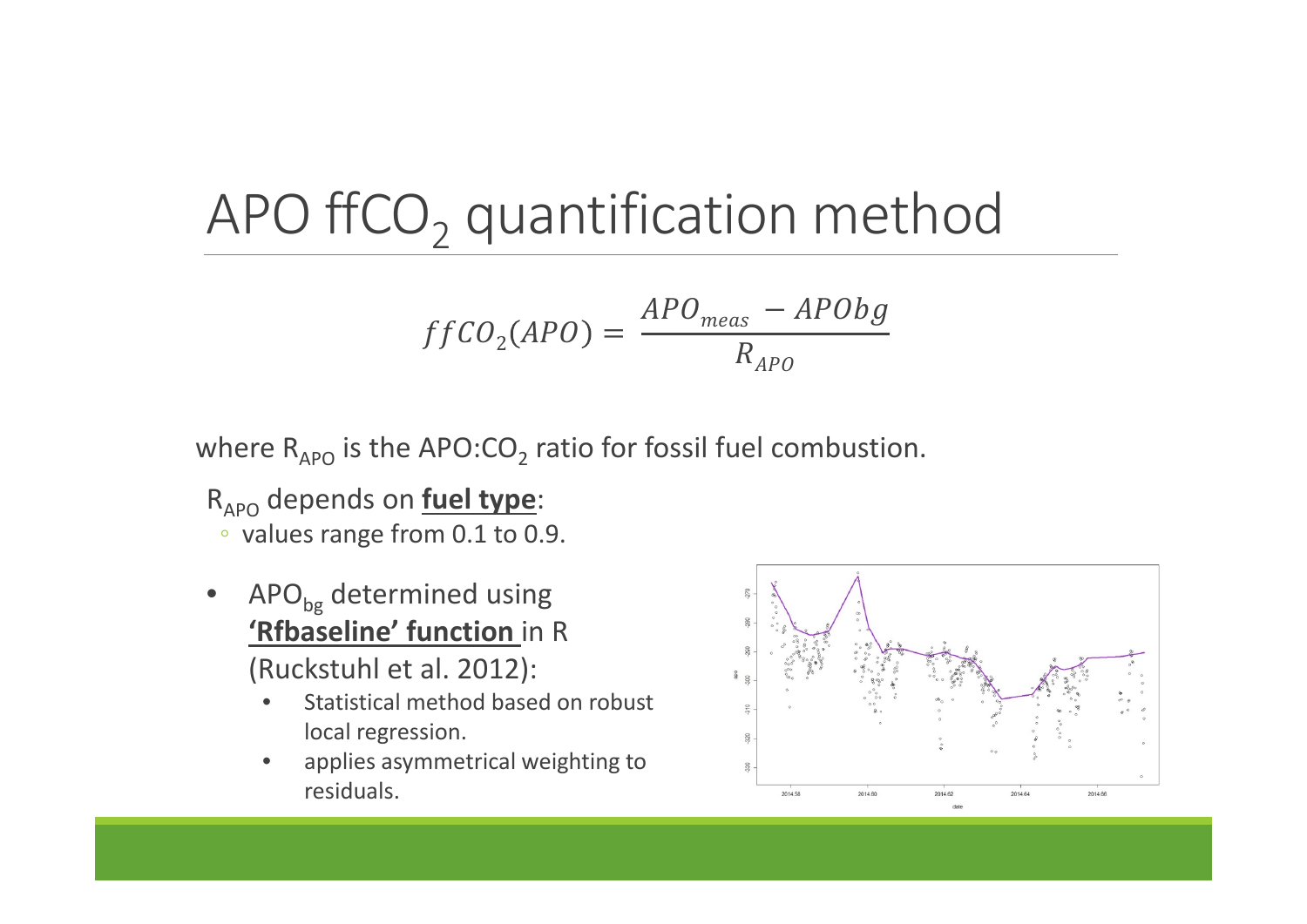# APO ffCO<sub>2</sub> quantification method

$$
f f C O_2(CO) = \frac{CO_{meas} - CO_{bg}}{R_{CO}}
$$

where  $\mathsf{R}_{\mathsf{CO}}$  is the  $\mathsf{CO}\text{:CO}_2$  ratio for fossil fuel combustion.

### RCO depends on **fuel type**:

◦ values typically range from 5 – 25 but can be much higher/lower

• $\text{APO}_{\text{bg}}$  determined using **'Rfbaseline' function** in R (Ruckstuhl et al. 2012):

•• Statistical method based on robust local regression.

 $\bullet$  applies asymmetrical weighting to residuals.

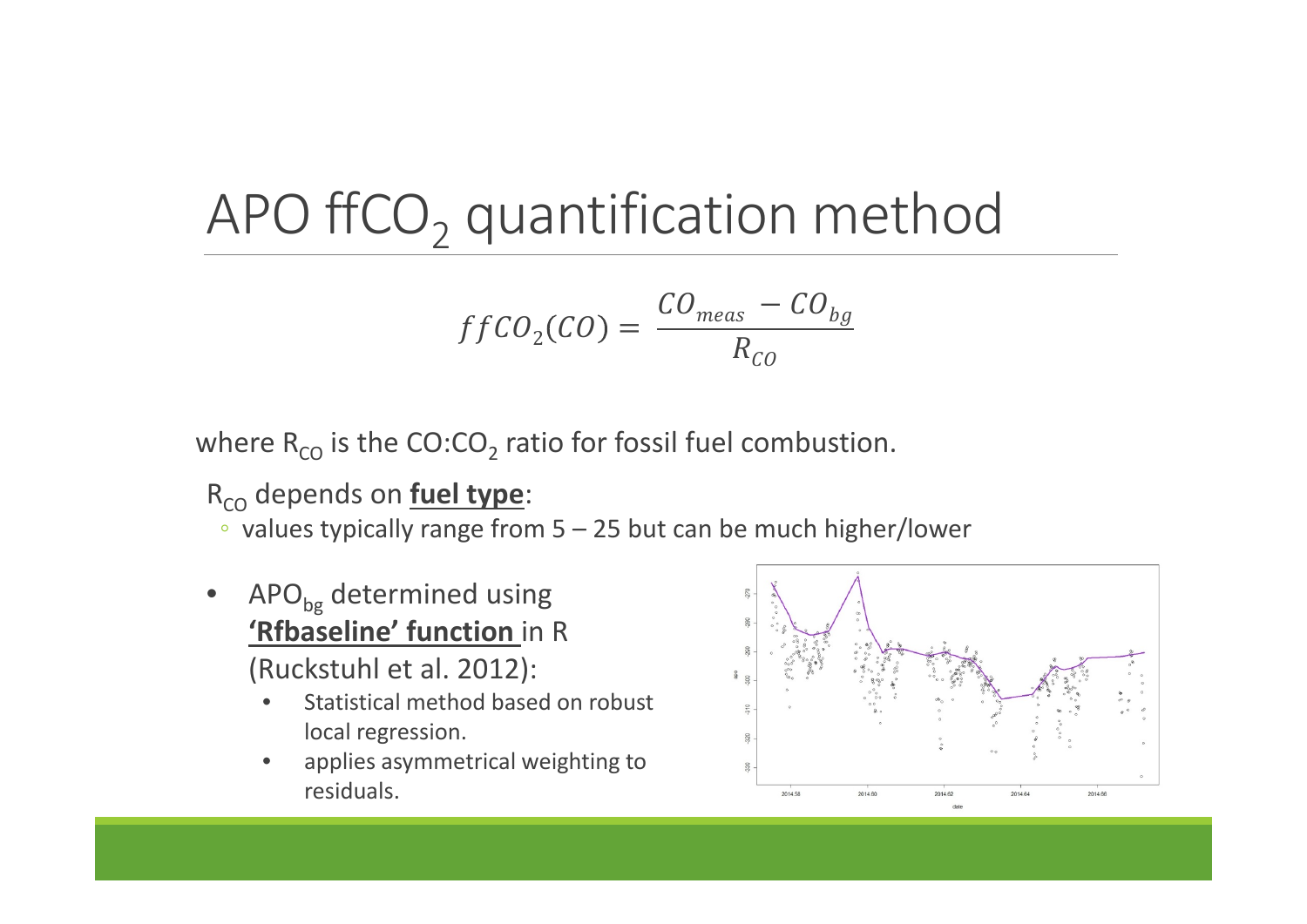# $\mathsf{R}_{\mathsf{APO}}$  and  $\mathsf{R}_{\mathsf{CO}}$  from inventories and NAME

**COFFEE** (**C**O2 release and **<sup>O</sup>**xygen uptake from **<sup>F</sup>**ossil **<sup>F</sup>**uel **<sup>E</sup>**missions **E**stimate) dataset used to calculate APO:CO<sub>2</sub> fossil fuel emissions ratios:

• gridded global O<sub>2</sub>:CO<sub>2</sub> ratios (available for 2008, but update is in progress).

Made gridded CO:CO2 ff ratios from **EDGAR** (**E**missions **<sup>D</sup>**atabase for **<sup>G</sup>**lobal **A**tmospheric **R**esearch – for European emissions)

Combine COFFEE derived gridded APO:CO<sub>2</sub> ff ratios and EDGAR derived CO:CO<sub>2</sub> ff ratios with UK Met Office <u>NAME</u> (Numerical Atmospheric Dispersion Modelling Environment) footprints to determine temporally varying R<sub>APO</sub> and R<sub>co</sub>.  $(c)$ Oxidative ratio OR<sub>ff</sub>

#### **Extras:**

- $\bullet$ **• Reduce oceanic influence** on ffCO<sub>2</sub>(APO):
	- • filtering out periods that contain APO variation with no corresponding CO<sub>2</sub> variation.
- • **Check for atmospheric boundary layer diurnal variability influence** on both APO and CO data.

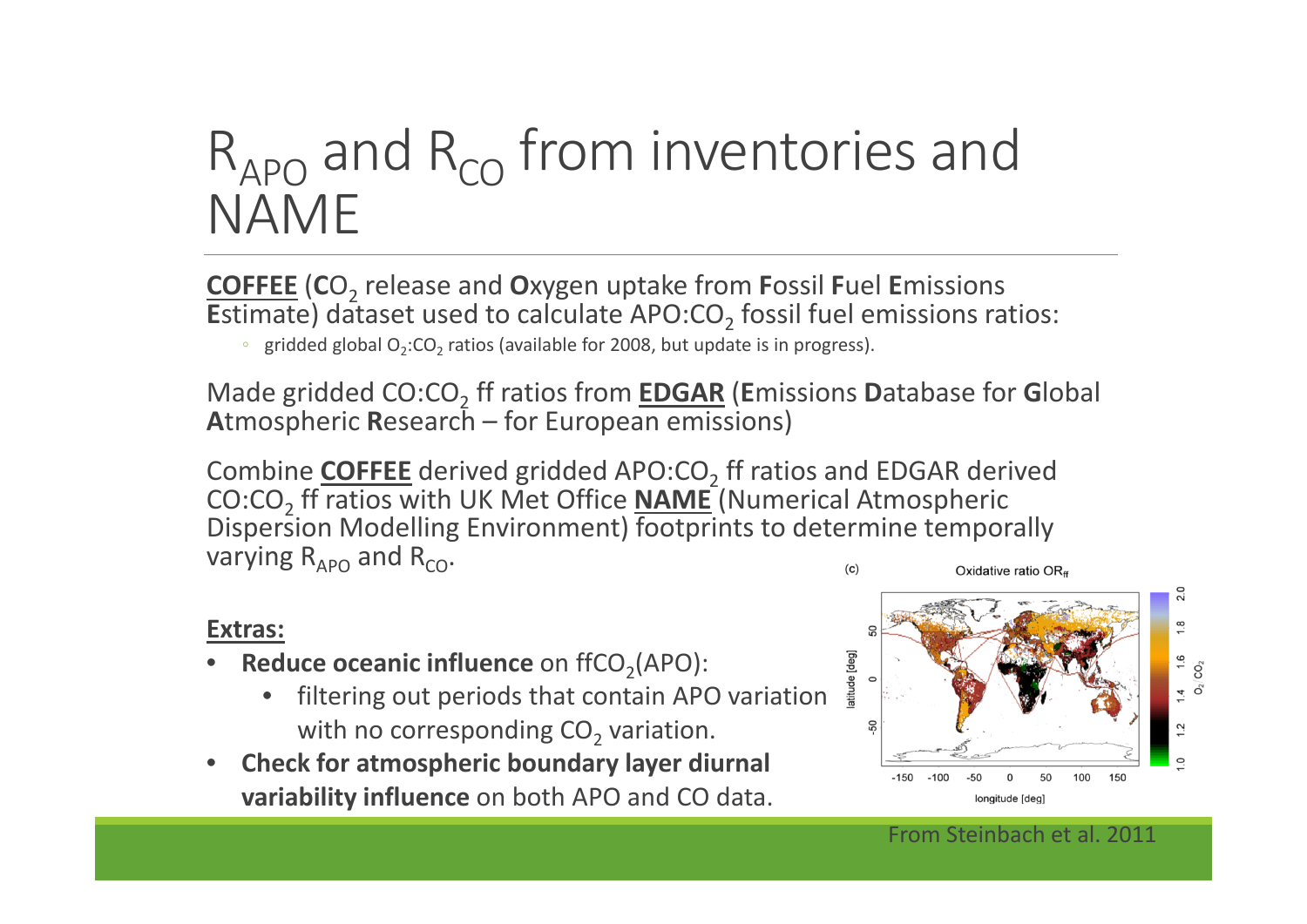### Data: Weybourne Observatory (WAO), Tacolneston tall tower (TAC) and UEA – August 2014

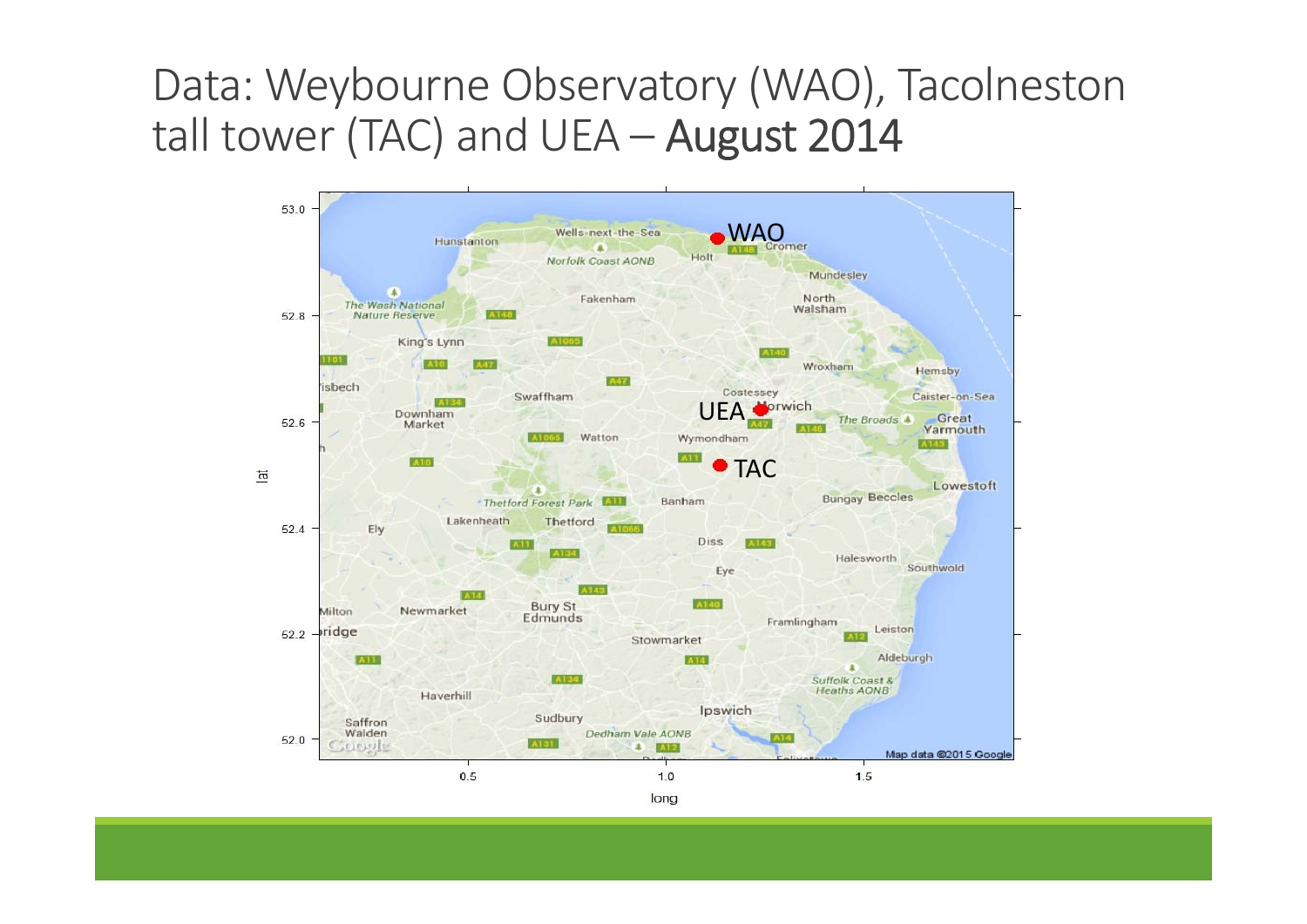### Advantages and disadvantages: WAO vs ENV/TAC

UEA/TAC:

- **Advantage**: less ocean influence on APO.
- **Disadvantage**: O<sub>2</sub>, CO<sub>2</sub> and CO measurements are not co-located.

### WAO:

- Advantage: co-located O<sub>2</sub>, CO<sub>2</sub> and CO measurements.
- **Disadvantage**: more potential for ocean influence on APO.

**ffCO2 from Δ14C data** provided by Angelina Wenger (Bristol):

- <sup>~</sup> weekly flask measurements from Tacolneston
- ~40% of data are affected by nuclear power plant influences.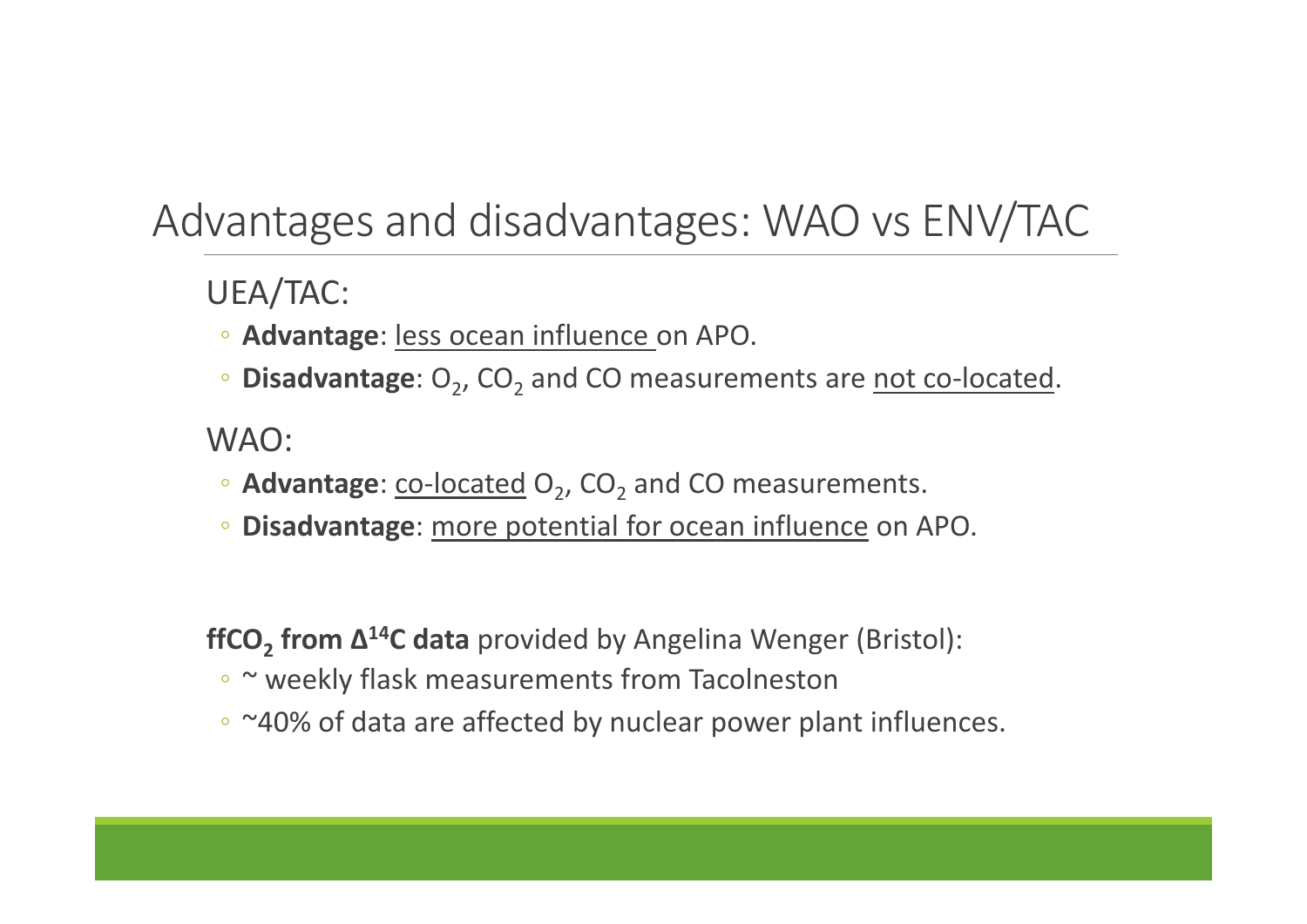### Quantifying uncertainties: measurement uncertainty

CO<sub>2</sub> hourly measurement uncertainty (u<sub>CO2</sub>):

 $\circ$   $\pm$  0.47 ppm for UEA and  $\pm$  1.01 ppm for WAO.

 $\mathsf{O}_2$  hourly measurement uncertainty (u $_{\mathsf{O2}}$ ):

 $\cdot$   $\pm$  3.48 per meg for UEA and  $\pm$  6.80 per meg for WAO.

CO hourly measurement uncertainty (u<sub>co</sub>):

◦ **± 5.54 ppb for TAC and <sup>±</sup> 1.58 ppb for WAO.**

APO uncertainty (u<sub>APO</sub>), calculated by quadrature sum of uncertainties:

- $\frac{1}{2}$  APO ± u<sub>APO</sub> = O<sub>2</sub> ± u<sub>O2</sub> (1.1 ± u<sub>αB</sub> /0.2095)(350 CO<sub>2</sub> ± u<sub>CO2</sub>)
- $\degree$  Where u<sub> $\alpha$ B</sub> represents the uncertainty associated with the assumed ratio of  $O_2$ :CO<sub>2</sub> biosphere exchange (I used u<sub>αB</sub> = ± 0.05).
- **Gives mean value of <sup>±</sup> 13.8 per meg for UEA and <sup>±</sup> 12.35 per meg for WAO.**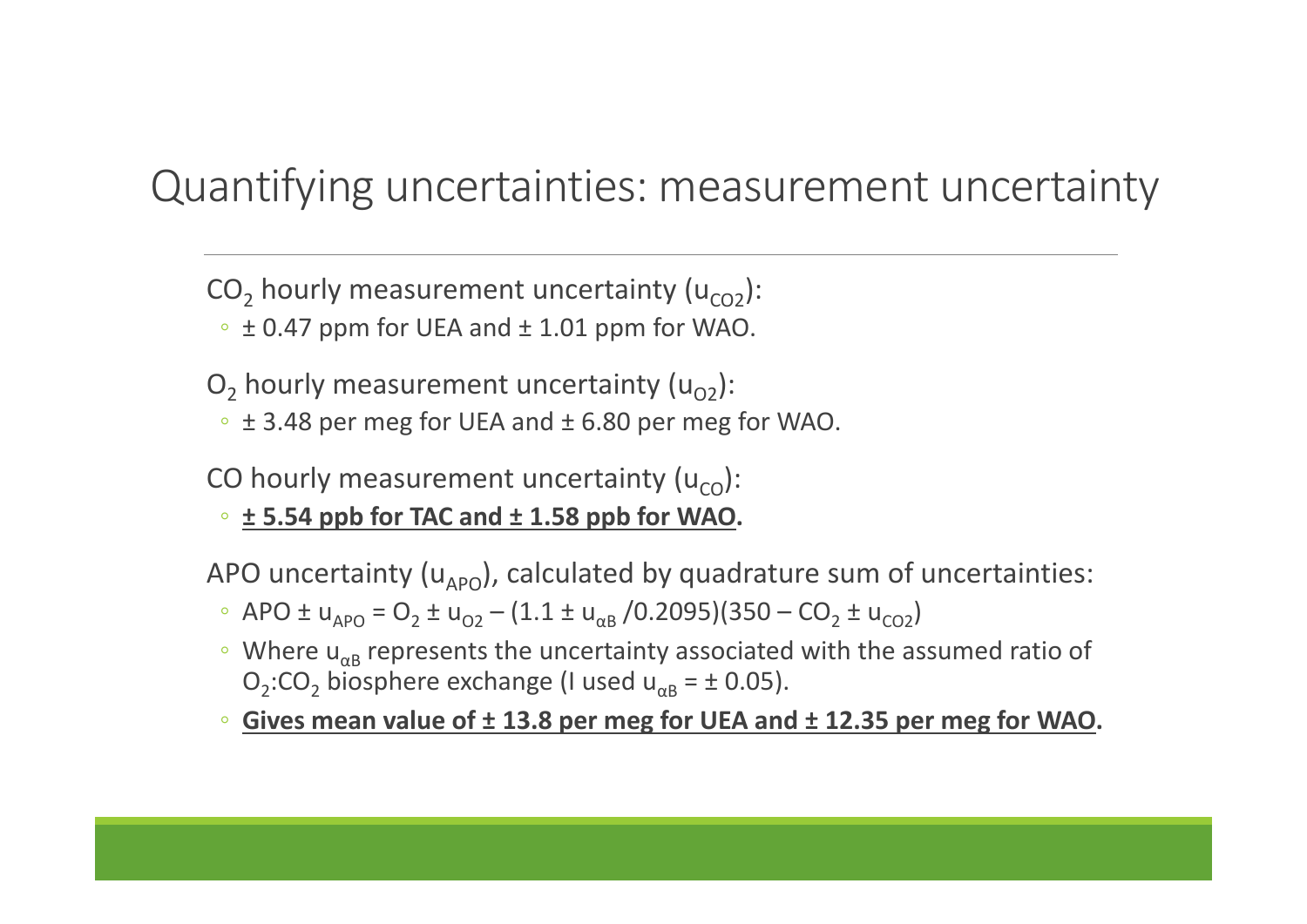### Quantifying uncertainties: baseline uncertainty



Data are from ENV/TAC. Assume 20% error in CO<sub>bg</sub> and APO<sub>bg</sub>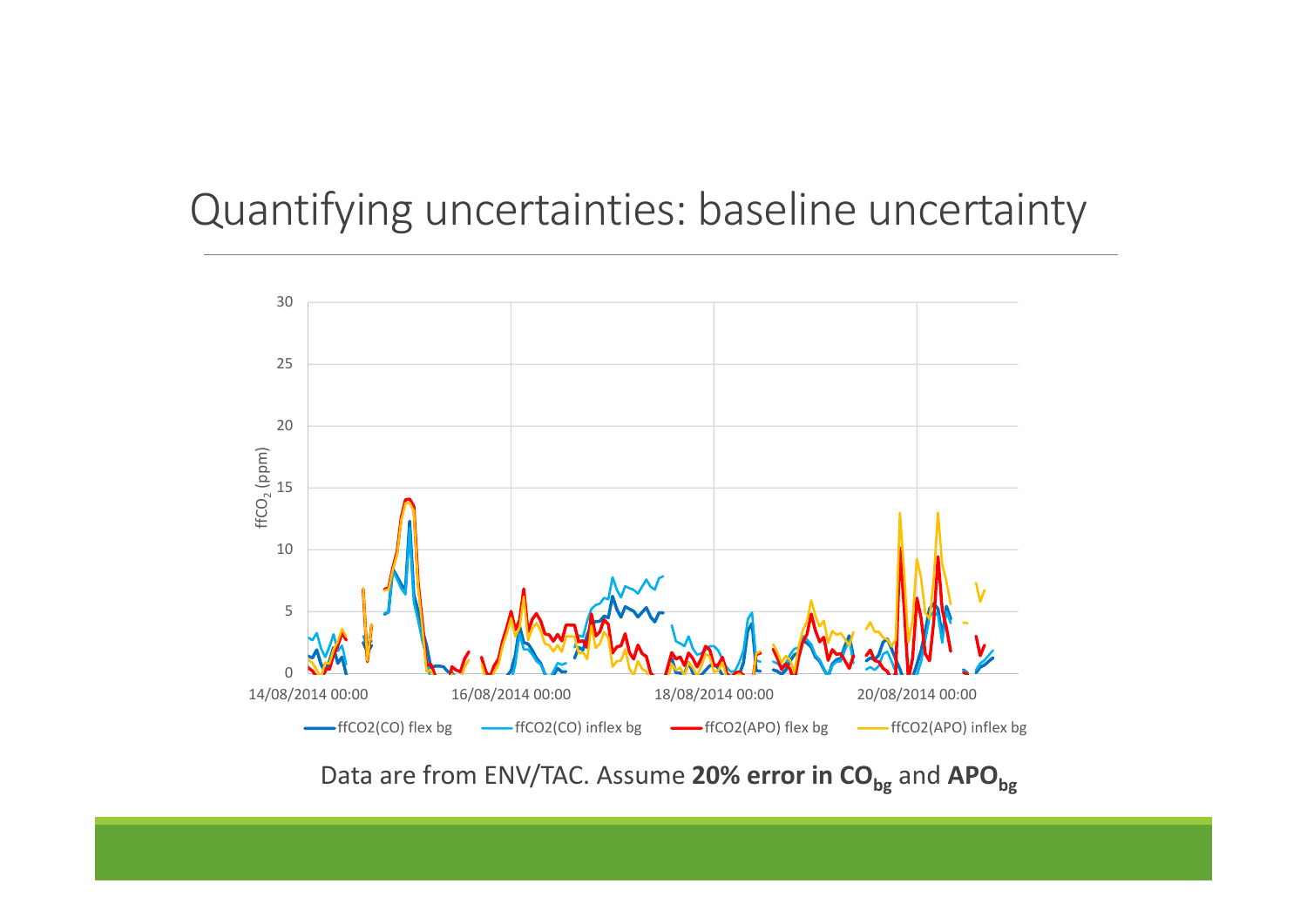### Quantifying uncertainties: ff emission ratio uncertainty

Calculated by dividing the emission ratio for each time stamp by the 1<sup>σ</sup> standard deviation of all the ratios in the footprint.

```
CO:CO<sub>2</sub> ff uncertainty (u<sub>RCO</sub>):
```

```
◦ ~75 %
```

```
APO:CO<sub>2</sub> ff uncertainty (u<sub>RAPO</sub>):
```
◦ ~21 %

APO:CO<sub>2</sub> emission ratio uncertainty is much less than CO:CO<sub>2</sub> emission ratio uncertainty.

$$
ffCO_{2}(APO) \pm u_{ff(APO)} = \frac{(APOm_{eas} \pm uAP_{O}) - (APObj \pm ubg)}{R_{APO} \pm u_{RAPO}}
$$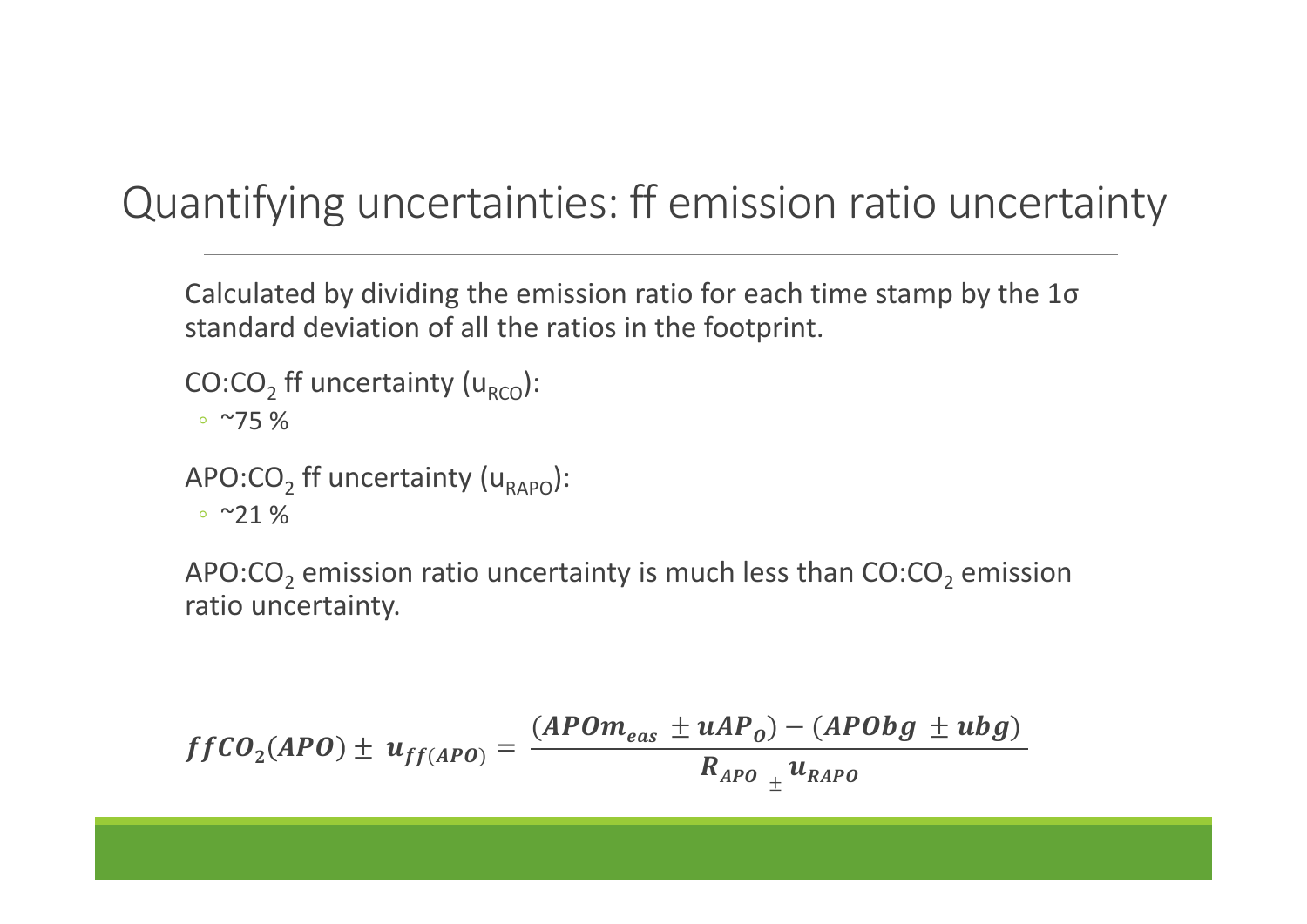# Results: UEA/TAC

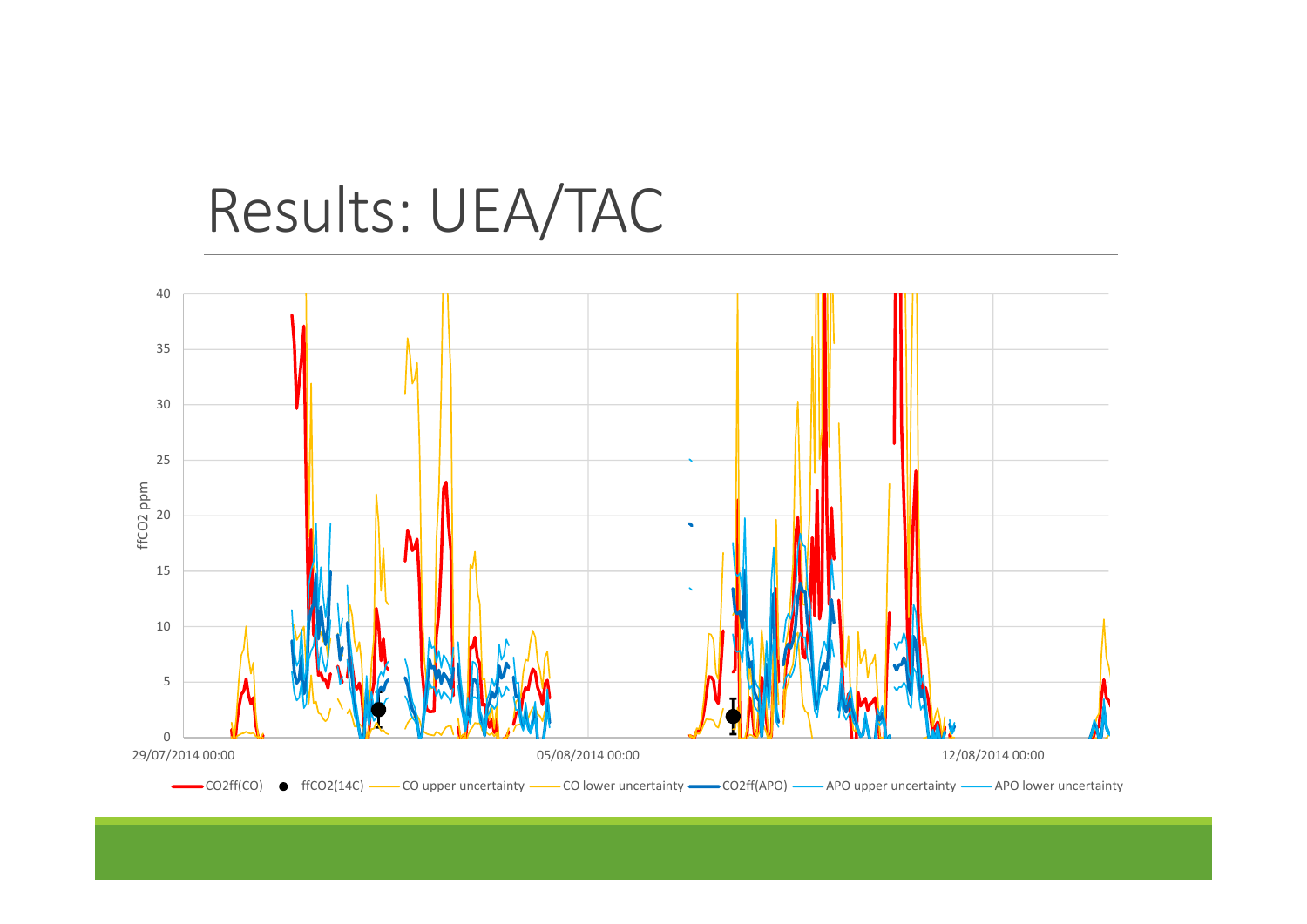## Results: UEA/TAC

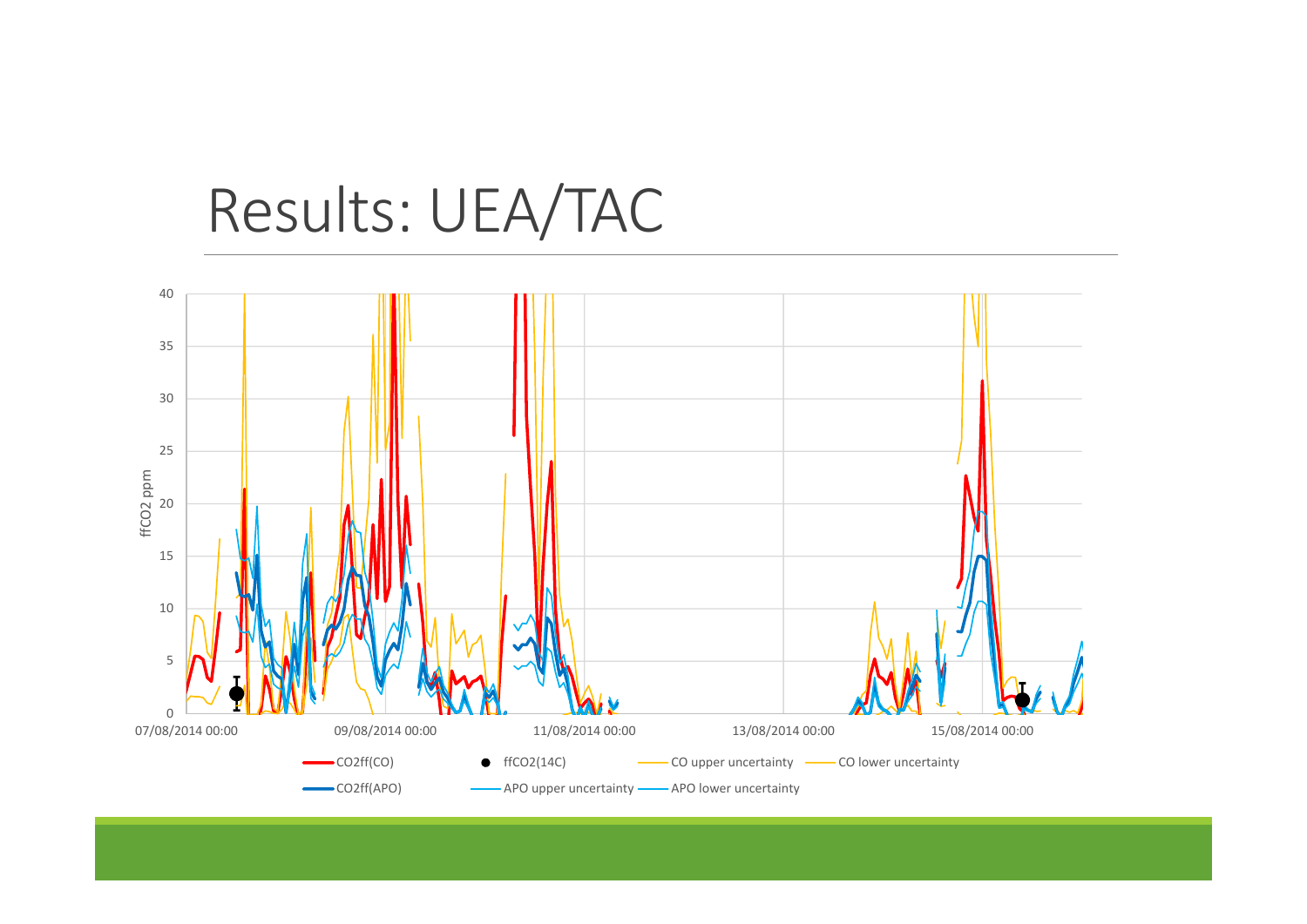## Results: UEA/TAC

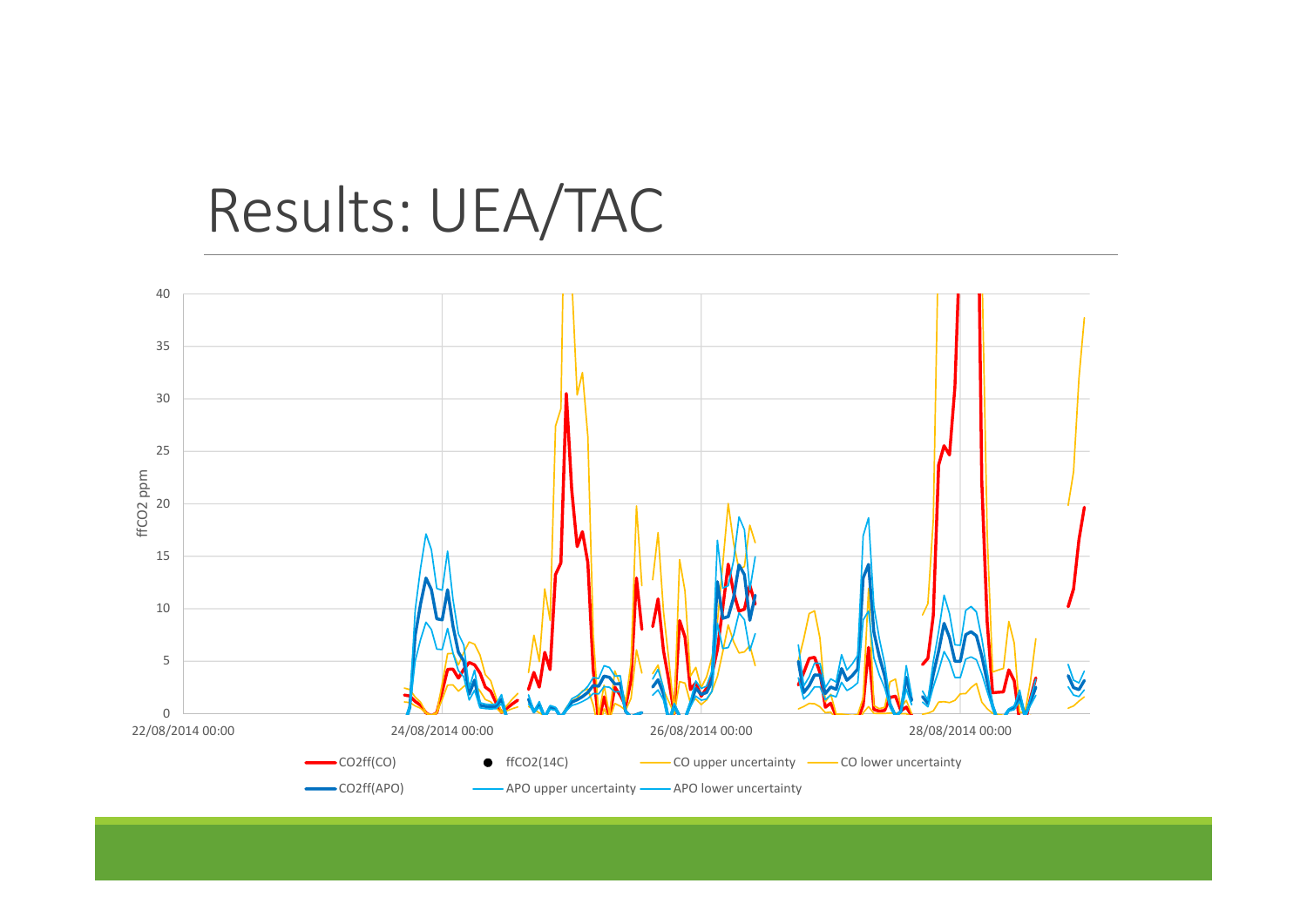## Results: WAO

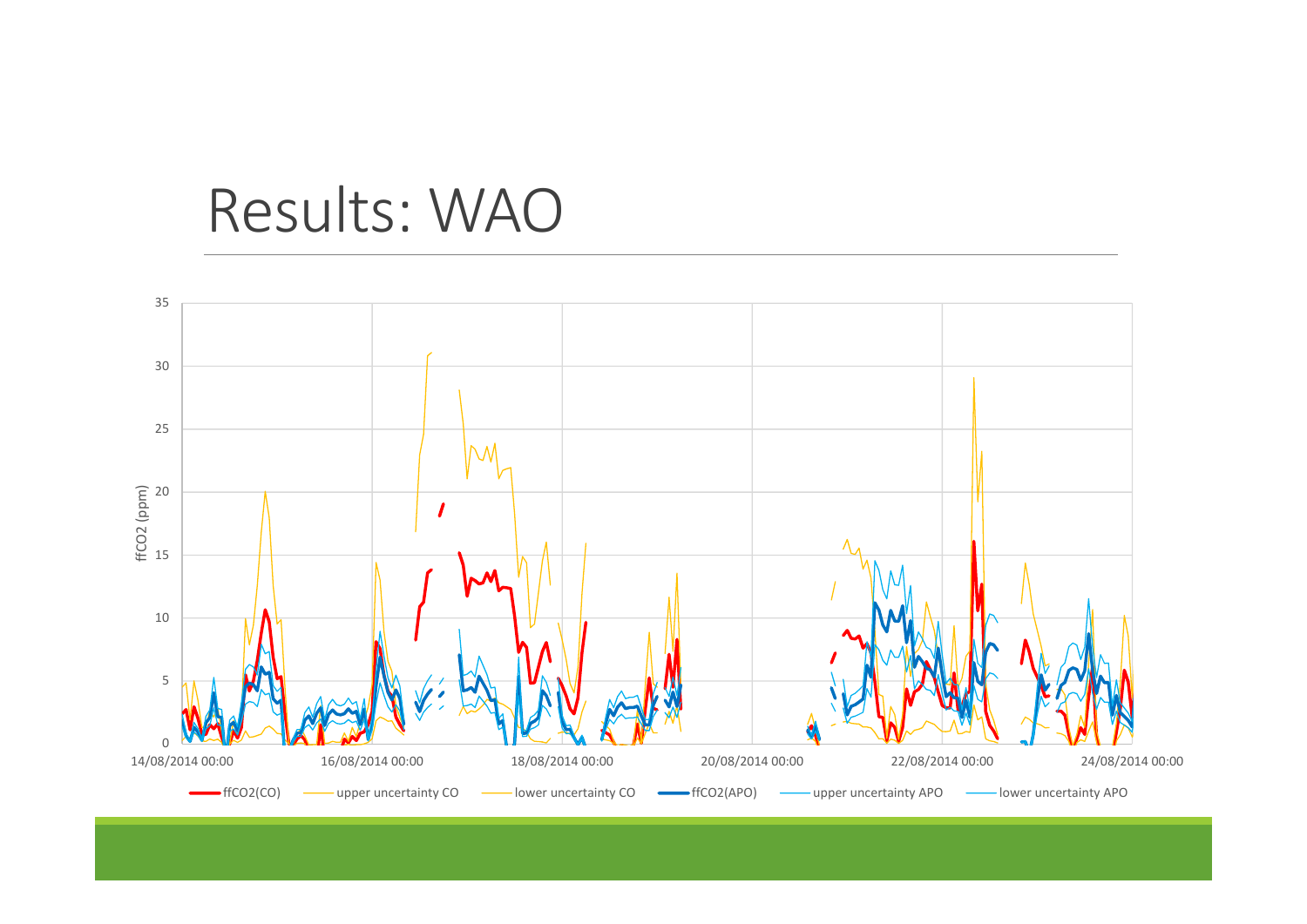## $^{14} \rm CO_2$  as a constraint on CO and APO methods

| Date/time        | ffCO <sub>2</sub> $(^{14}CO_2)$<br>method) in ppm | ffCO <sub>2</sub> (CO<br>method) in ppm | ffCO <sub>2</sub> (APO<br>method) in ppm |
|------------------|---------------------------------------------------|-----------------------------------------|------------------------------------------|
| 01/08/2014 09:01 | $2.51 \pm 1.6$                                    | $10.21 \pm 9.2$                         | $4.13 \pm 1.3$                           |
| 07/08/2014 12:06 | $1.91 \pm 1.6$                                    | $5.90 \pm 5.1$                          | $13.44 \pm 4.1$                          |
| 15/08/2014 09:40 | $1.30 \pm 1.6$                                    | $0.11 \pm 0.1$                          | $0.67 \pm 0.2$                           |
| 21/08/2014 08:40 | $1.19 \pm 1.6$                                    |                                         |                                          |
| 29/08/2014 11:20 | $2.51 \pm 1.6$                                    |                                         |                                          |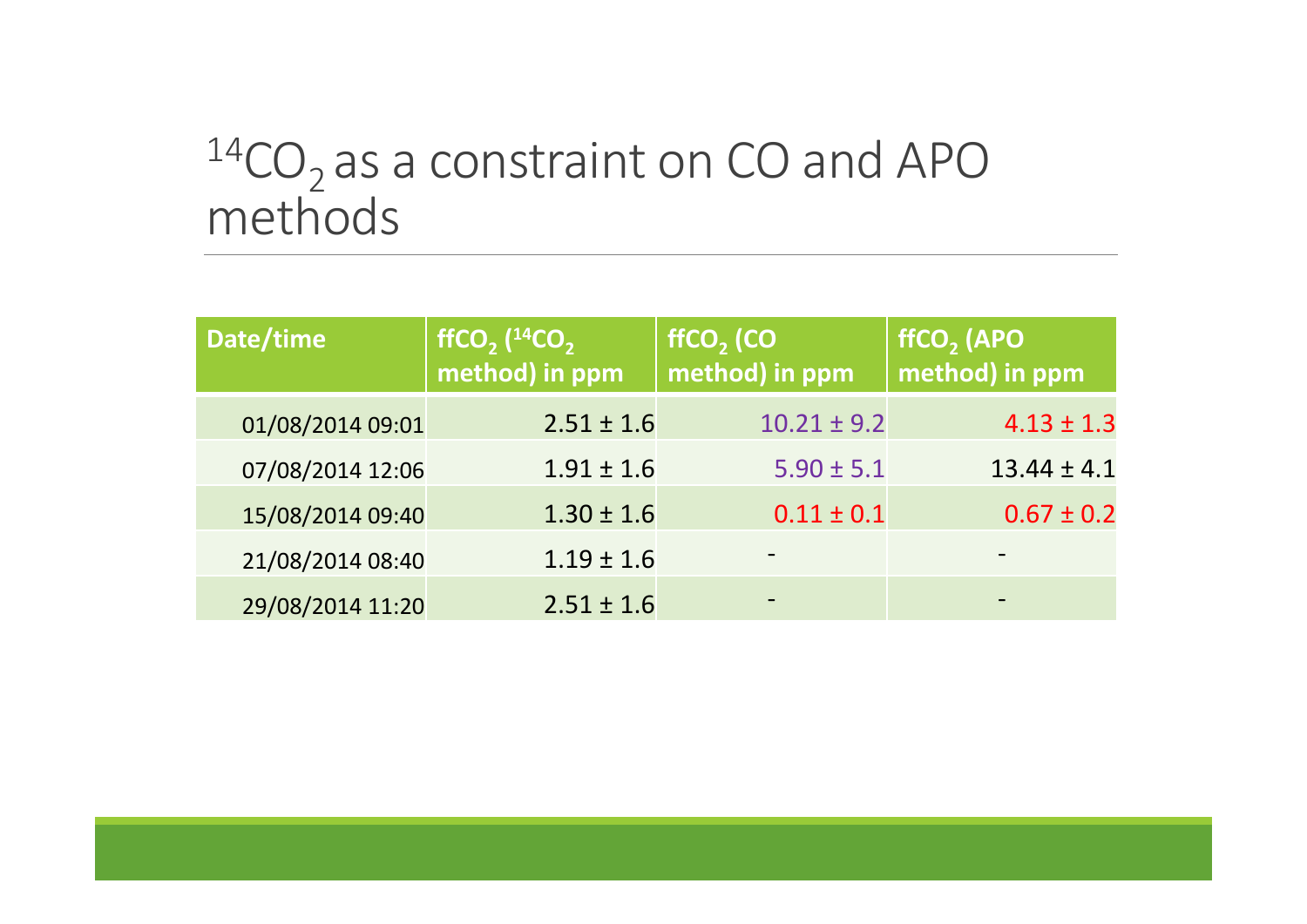## Periods of disparity between CO and APO methods

- • See similar signals but not same magnitude – largely due to differences in emission ratios.
- •UEA/TAC measurements are not co‐located.
- •● CO has relatively short life-time in summer.

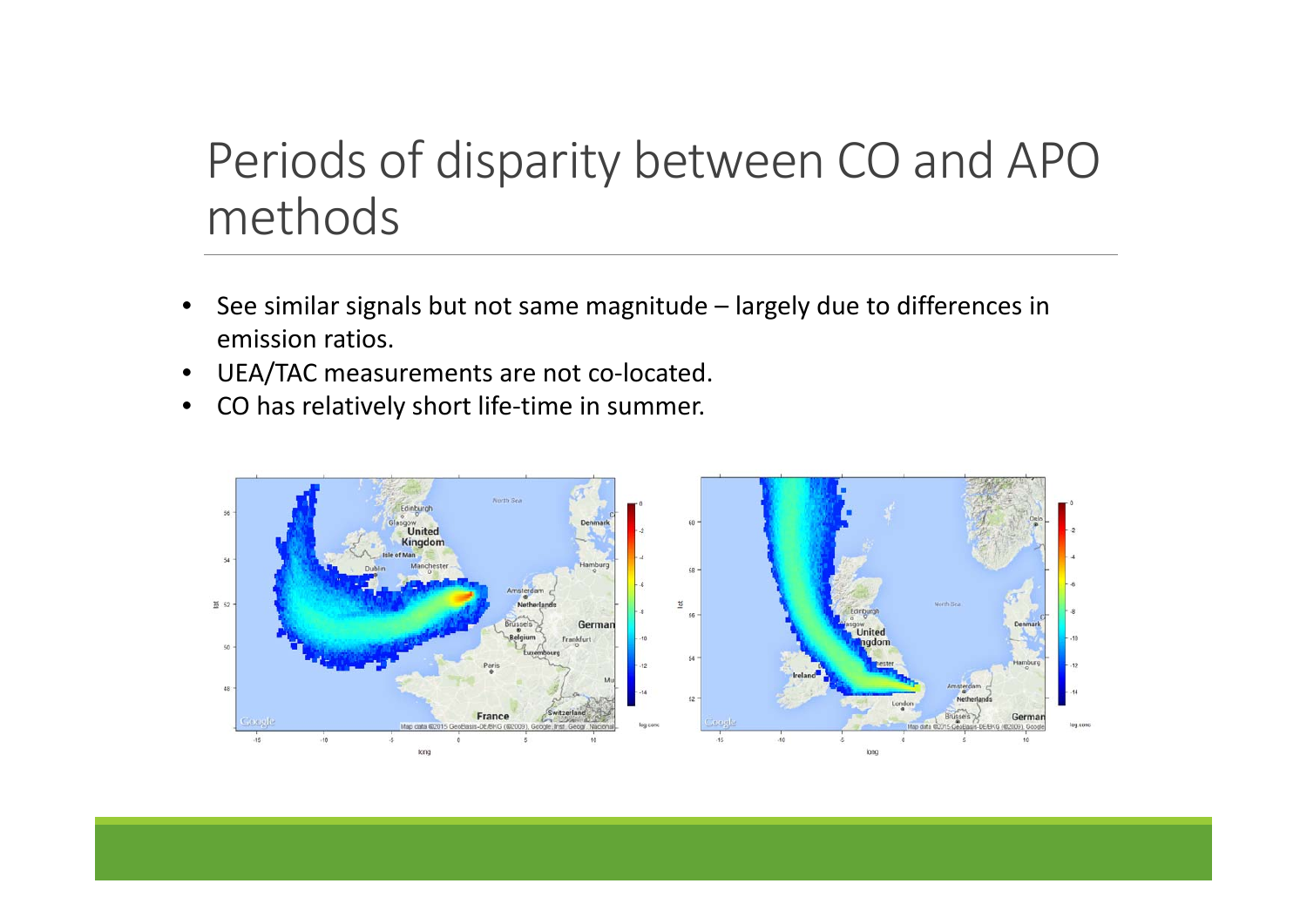## CO vs. APO vs.  $14 \rm{CO}_2$

WAO:

|            | $($ ppm $)$ | $\vert$ (ppm) $\vert$ | Mean ff $CO2$ St dev ff $CO2$ Mean uncertainty Mean uncertainty<br>$\sqrt{ppm}$ | (% ) |
|------------|-------------|-----------------------|---------------------------------------------------------------------------------|------|
| <b>CO</b>  | 5.59        | 6.12                  | 4.52                                                                            | 75.8 |
| <b>APO</b> | 3.71        | 2.62                  | 1.14                                                                            | 29.9 |

### UEA/TAC:

|                   | (ppm) | (ppm) | Mean ff $CO2$ St dev ff $CO2$ Mean uncertainty   Mean uncertainty  <br>(ppm) | (% ) |
|-------------------|-------|-------|------------------------------------------------------------------------------|------|
| <b>CO</b>         | 6.35  | 8.99  | 5.78                                                                         | 81.4 |
| <b>APO</b>        | 3.98  | 4.00  | 1.24                                                                         | 30.0 |
| 14CO <sub>2</sub> | 2.02  | 0.66  | 1.60                                                                         | 87.9 |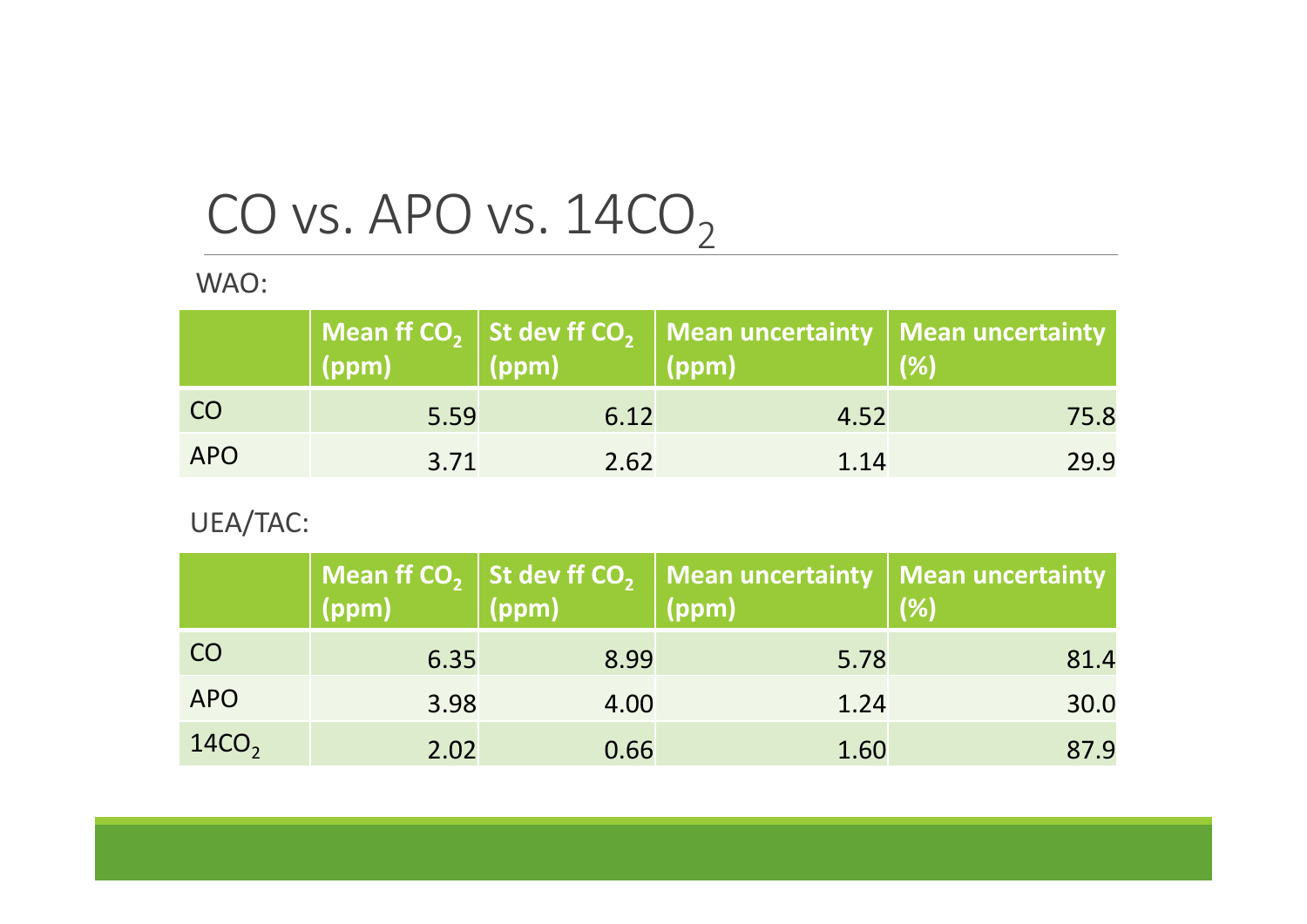| <b>Reference</b>               | <b>Location</b>                    | <b>Species used</b>                                      | ffCO <sub>2</sub> range                                        | ffCO <sub>2</sub><br>uncertainty                              |
|--------------------------------|------------------------------------|----------------------------------------------------------|----------------------------------------------------------------|---------------------------------------------------------------|
| van der<br>Laan et al.<br>2010 | Lutjewad/The<br><b>Netherlands</b> | $14CO$ <sub>2</sub> and CO                               | $0 - 30$ ppm                                                   | $± 2.5$ ppm                                                   |
| Lopez et al.<br>2013           | Paris/France                       | $^{14}CO_{2}$ , CO,<br>NO <sub>x</sub> and<br>$^{13}CO2$ | $0 - 40$ ppm                                                   | Not given for<br>most species. $\pm$<br>1 ppm for $^{14}CO$ , |
| Graven et al.<br>2009          | California/USA                     | $14CO2$ and CO                                           | $0 - 10$ ppm                                                   | $± 1.6 - 2.9$ ppm                                             |
| Turnbull et<br>al. 2006        | New England and<br>Colorado/USA    | $^{14}CO2$ , CO and<br>SF <sub>6</sub>                   | $0 - 15$ ppm                                                   | $± 2 - 4 ppm$                                                 |
| <b>This work</b>               | <b>Norfolk/UK</b>                  | <b>CO</b><br><b>APO</b>                                  | $0 - 70$ ppm (TAC)<br>$0 - 40$ ppm (WAO)<br>$0 - 15$ ppm (UEA) | $± 5.78$ (TAC)<br>$± 4.52$ (WAO)<br>$± 1.24$ (UEA)            |
|                                |                                    | 14CO <sub>2</sub>                                        | $0 - 13$ ppm (WAO)<br>$1.2 - 2.5$ ppm (TAC)                    | ± 1.14 (WAO)<br>$± 1.60$ (TAC)                                |